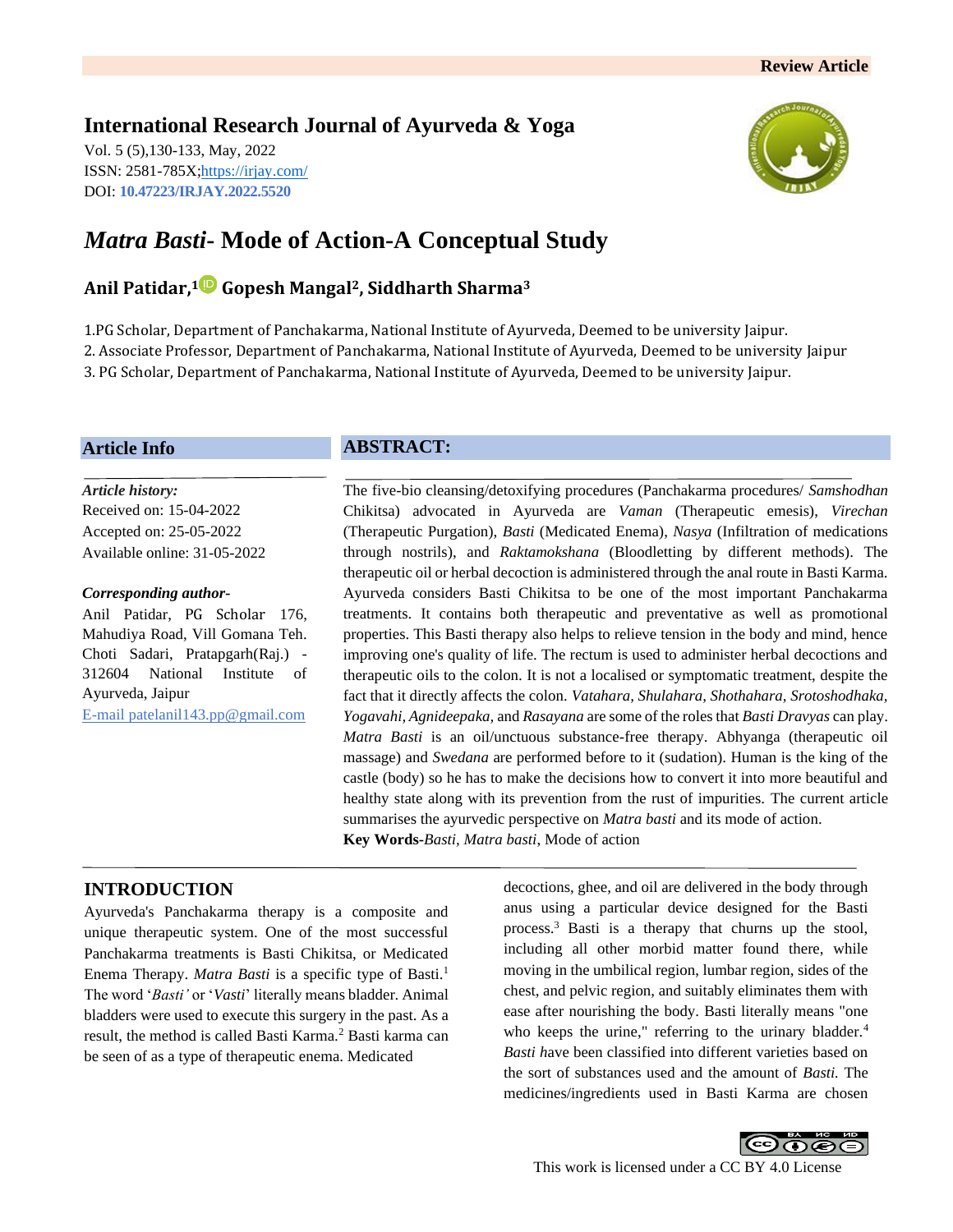based on the severity of the sickness and the patient's condition.<sup>5</sup> Matra Basti is subtype of *Anuvasana Basti<sup>6</sup>* . It is given in extremely little doses, making it incredibly convenient in today's world. *Matra Basti* is regarded safe and effective in many cases where other forms of Basti are contraindicated, according to all Acharyas. It is used to treat a variety of *Vataja* diseases.

## **MATERIAL & METHOD**

Material related to *Matra Basti* is collected from Ayurvedic text including Bahatriye, Laghutrye, text book of modern medicine and medical journals respectively. The available commentaries of Ayurvedic sahitas has also referred to collect relevant matter.

### **Conceptual Study**

#### *Matra Basti*

*Matra vasti* is a type of *sneha vasti* – fat enema. It has received high recognition for its vast and multi-faceted application. *Matra vasti* is half the dose of *anuvasana vasti*, i.e. half of three pala or twelve tola. As a result, the *matra vasti dose is 12 pala* or 6 tola (72 grammes approximately). According to Charaka and Vagbhata, the dose of *matra vasti*should be equivalent to the dose of *hrisva sneha matra* (minimum dosage of oral consumption of *sneha).*<sup>7</sup>

#### **Types of Basti**

Basti Karma is broadly divided in two types according to the consistency of the drugs *Sneha Basti (Anuvasan) and Niruha Basti (Aasthaapana)*. 8 In *Sneha Basti/ Anuvasan Basti* i.e. in this type medicated Oil/ Ghee, lipids are used, word *Anuvasan* indicates "To stay", the administrated medicines stay inside for a longer duration, but still do not cause any untoward problem.<sup>9</sup> In *Niruha Basti/ Aasthaapana Basti,* decoction of medicinal plants is the main content wherein other ingredients like honey, salt, lipids & other drugs are incorporated to form a colloid or a suspension. Word Niruha, indicates "To eliminate" or eliminate morbid Doshas or Disease from body, & its synonym word "*Asthapan*" indicates "establish life span & age (Su.Chi 35/38).<sup>10</sup>

**Indication of** *Matra Basti -* **Table 1:** Showing Indications for *Matra Basti*

**Contra indication of** *Matra Basti-*Table 2: Showing Contra Indications for *Matra Basti*

#### **Mode of Action**

The nominal mucosal surface area of the human colon is around 2000 cm, but the overall absorptive area is much larger because colonic crypt cells can absorb as well as secrete.<sup>13</sup> The physicochemical qualities, formulation, and mode of administration of a medicine determine its absorption. Drugs can traverse cell membranes in the rectum through passive diffusion, enhanced passive diffusion, active transport, or pinocytosis. Various globular proteins contained in the matrix can act as receptors, allowing chemicals to pass through the membrane.<sup>14</sup> According to Acharya Chara's "*Bastihi Vataharanam," basti* is the greatest treatment for *Vata.* The Basti drug travels to *Pakvashaya* initially (large intestine). *Vatadosha's* main location is *Pakvashaya.* As a result of its activity on the primary site, Basti gains control over *Vata*  throughout the body. *Purishadharakala* is located in *Pakvashaya. Purishadhara* and *Asthidhara kala*, according to commentator Dalhana, are the same thing.<sup>15</sup> Basti medications also have a direct effect on various kala. The 6th Basti nourishes MamsaDhatu, the 7th Basti nourishes *Meda Dhatu,* the 8th Basti nourishes *Asthi Dhatu*, and the 9th *Basti* nourishes *Majja Dhatu,* according to Acharya Sushruta.<sup>16</sup> As a result, it possesses *Vatasamshamana a*nd *Rasayana* qualities. As a result, it is excellent in *Vatavyadhis.* As a result of Basti, one can obtain Vayu dosha *Shamana* as well as *Dhatus Snehana*. According to modern medical knowledge, the rectum has a rich blood and lymph supply, and drugs can cross the rectal mucosa like any other lipid membrane in the trans-rectal route. As a result of entering general circulation, the Basti medicines have an effect on the entire body. Basti may have an effect on the neurological system or on gastrointestinal receptors. It may increase local enzyme or neurotransmitter secretion. Basti affects the usual bacterial flora, increasing endogenous vitamin B12, vitamin K, and other nutrients. Abhyanga (oil massage) is performed before the *matra basti* to strengthen the muscles*. Snayu* (ligaments*), Tvacha* (skin), and *Raktavahini* are the roots of *Mamsavaha Srotas* (blood vessels). As a result, *Abhyanga* is applied to *Tvacha* and Snayu, and it also involves *Raktavahini.* So, at *Mamsavaha Srotas,* there is a direct benefit. Abhyanga also nourishes the deeper er Dhatus. *Swedana* (fomentation) is *Srotoshuddhikara* (clears up the micro channels), *Agni Deepaka, Kaphavata Nirodhana is Srotoshuddhikara* (clears up the micro channels) (antagonist of *Kapha*). Heat administration via *Swedana* may create an analgesic effect by diverted stimuli, and it reduces all *Sthambha* (stiffness).

## **DISCUSSION**

*Matra Basti* holds a particular place among all the Bast is and is highly regarded for its ability to be administered at any moment. There are no complications as a result of it. There will be little risk of issues because the dosage of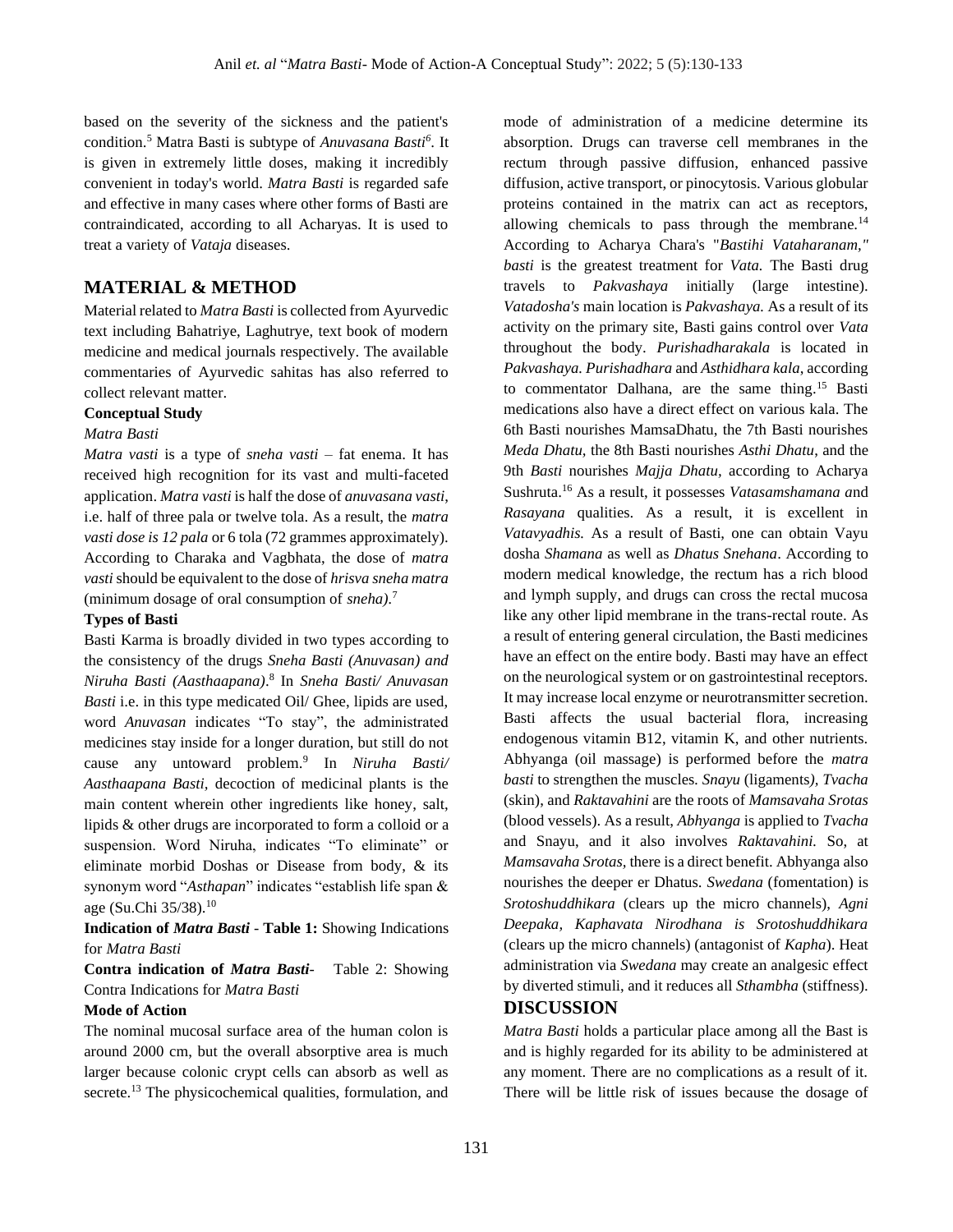Sneha used in *Matra basti* is so minimal. It will stay in the colon for as long as possible and will provide all of the desired effects. There are no limits imposed on *Matra Basti* administrations.<sup>18</sup> While undergoing *Matra Basti, no Pathya* (dietary and lifestyle restrictions) is recommended. *Parihara Kala* has not been addressed in relation to Matra Basti, as it has been with *Niruha Basti.<sup>19</sup>* In the treatment of *Amavata,* Bhavaprakasha suggests using *Brihata Saindhavadi Taila for Pana, Abhyanga, Virechana, and Basti.* It is also prescribed for the treatment of *Amavata* in Bhaishajya Ratnavali. It is chosen for the *Matra Basti,* the ultimate treatment of *Vata,* since its qualities of *Ushna, Tikshna, Suksma, Snigdha,* and others alleviate vitiated *Kapha, Vata, and Ama.<sup>19</sup> Matra Basti*, according to Acharya Charaka, is always relevant to individuals who are emaciated owing to overwork, physical exercise, weight lifting, vehicle travel, and indulgence in women, as well as those who are debilitated and *have Vata* illnesses. *Matra Basti* increases strength without requiring a rigid dietary regimen, as well as facilitating the evacuation of *Mala and Mutra*. 20

# **CONCLUSION**

In today's fast-paced world of work and play, poor sitting postures in offices and factories, constant and excessive exertion, and jerky movements during travel and sports all put undue strain on the body, resulting in the most common disorders in the most productive period of life, such as Lumbar disc disease, Sciatica, and paralysis. These illnesses pose little danger to life, yet they significantly disrupt daily life. Modern medicine has treatment options such as analgesics, sedatives, physiotherapy, and surgery, but the recurrence rate after these treatments is high. It has been discovered that Ayurvedic treatment, particularly *Matra Basti*, is a better option for such disorders because it promotes strength and is simple to administer.

# **Acknowledgements:- Nil Conflict of Interest – None Source of Finance & Support - Nil**

# **ORCID**

*Anil Patidar* , <https://orcid.org/> 0000-0002-5627-1518

## **REFERENCE**

- 1. [https://www.researchgate.net/publication/347891390\\_MATR](https://www.researchgate.net/publication/347891390_MATRA_BASTI_THE_PANACEA_A_NARRATIVE_REVIEW) [A\\_BASTI\\_THE\\_PANACEA\\_A\\_NARRATIVE\\_REVIEW](https://www.researchgate.net/publication/347891390_MATRA_BASTI_THE_PANACEA_A_NARRATIVE_REVIEW)
- 2. Gundeti M. S. Basti: Does the equipment and method of administration matter?. *Journal of Ayurveda and integrative*

*medicine*, 2013, *4*(1), 9–12. [https://doi.org/10.4103/0975-](https://doi.org/10.4103/0975-9476.109543) [9476.109543](https://doi.org/10.4103/0975-9476.109543)

- 3. <https://www.vedicus.com/basti-a-medicated-enema>
- 4. [http://www.journalijar.com/uploads/767\\_THESIS-0812.pdf](http://www.journalijar.com/uploads/767_THESIS-0812.pdf)
- 5. [https://www.easyayurveda.com/2016/08/19/basti-chikitsa](https://www.easyayurveda.com/2016/08/19/basti-chikitsa-benefits-types-indications/)[benefits-types-indications/](https://www.easyayurveda.com/2016/08/19/basti-chikitsa-benefits-types-indications/)
- 6. Kadus P. A., & Vedpathak, S. M. Anuvasan Basti in escalating dose is an alternative for Snehapana before Vamana and Virechana: Trends from a pilot study. *Journal of Ayurveda and integrative medicine*,2014 *5*(4), 246–250. <https://doi.org/10.4103/0975-9476.147445>
- 7. <https://www.carakasamhitaonline.com/index.php?title=Basti>
- 8. Rathod D: The Assessment Of Basti Karma. International Ayurvedic Medical Journal {online} 2019 {cited May, 2019} Available from: [http://www.iamj.in/posts/images/upload/1734\\_1739.pdf](http://www.iamj.in/posts/images/upload/1734_1739.pdf)
- 9. [http://www.journalijar.com/uploads/767\\_THESIS-0812.pdf](http://www.journalijar.com/uploads/767_THESIS-0812.pdf)
- 10. <http://sohamayurveda.com/basti.html>
- 11. *Tripathi B, Agnivesha*, *Charaka Samhita*; Vol-II, (Ch Si 4 / 52); Chaukhamba Surbharati Pra- kashan, Varanasi; 2009.Pg.1223
- 12. *Vridha Vagbhata*, Astanga Samgraham; Kaviraj Atri dev Gupt, Vol-I; Krishna Das Academy, Varanasi; 1993. Pp. 408, Pg. 206.
- 13. <http://www.msdmanuals.com/professional/clinical->
- 14. Singh SK, Binder HJ, Boron WF, et al. (1995) Fluid absorption in isolated perfused colonic crypts. J Clin Invest 96:2373–2379.
- 15. Kasutre H. S, 6th edition. Baidynath Ayurveda Bha- wan; Ayurvediya Panchakarma Vijnana. Pg 471.
- *16.* Ibidem, Sushruta Samhita (2), Anuvasanauttarbasti chikitsa Adhyaya. 37:1–76. 164
- 17. [https://www.easyayurveda.com/2016/08/19/matra-basti](https://www.easyayurveda.com/2016/08/19/matra-basti-indications-benefits/amp/)[indications-benefits/amp/](https://www.easyayurveda.com/2016/08/19/matra-basti-indications-benefits/amp/)
- 18. Gundeti, M. S., Raut, A. A., & Kamat, N. M. (2013). Basti: Does the equipment and method of administration matter?. *Journal of Ayurveda and integrative medicine*, *4*(1), 9–12[. https://doi.org/10.4103/0975-9476.109543](https://doi.org/10.4103/0975-9476.109543)
- 19. Khagram R, Mehta CS, Shukla V D, Dave AR. Clinical effect of Matra Basti and Vatari Guggulu in the management of Amavata (rheumatoid arthritis). AYU 2010;31:343-50
- 20. Shah, M. R., Mehta, C. S., Shukla, V. D., Dave, A. R., & Bhatt, N. N. (2010). A Clinical study of Matra Vasti and an ayurvedic indigenous compound drug in the management of Sandhigatavata (Osteoarthritis). *Ayu*, *31*(2), 210–217. <https://doi.org/10.4103/0974-8520.72399>

**How to cite this article:** Patidar A, Mangal G, Dr. Sharma S "*Matra Basti*- Mode Of Action-A Conceptual Study" IRJAY.[online]2022;5(5);130-133. Available from[: https://irjay.com](https://irjay.com/) DOI link- https://doi.org/10.47223/IRJAY.2022.5520